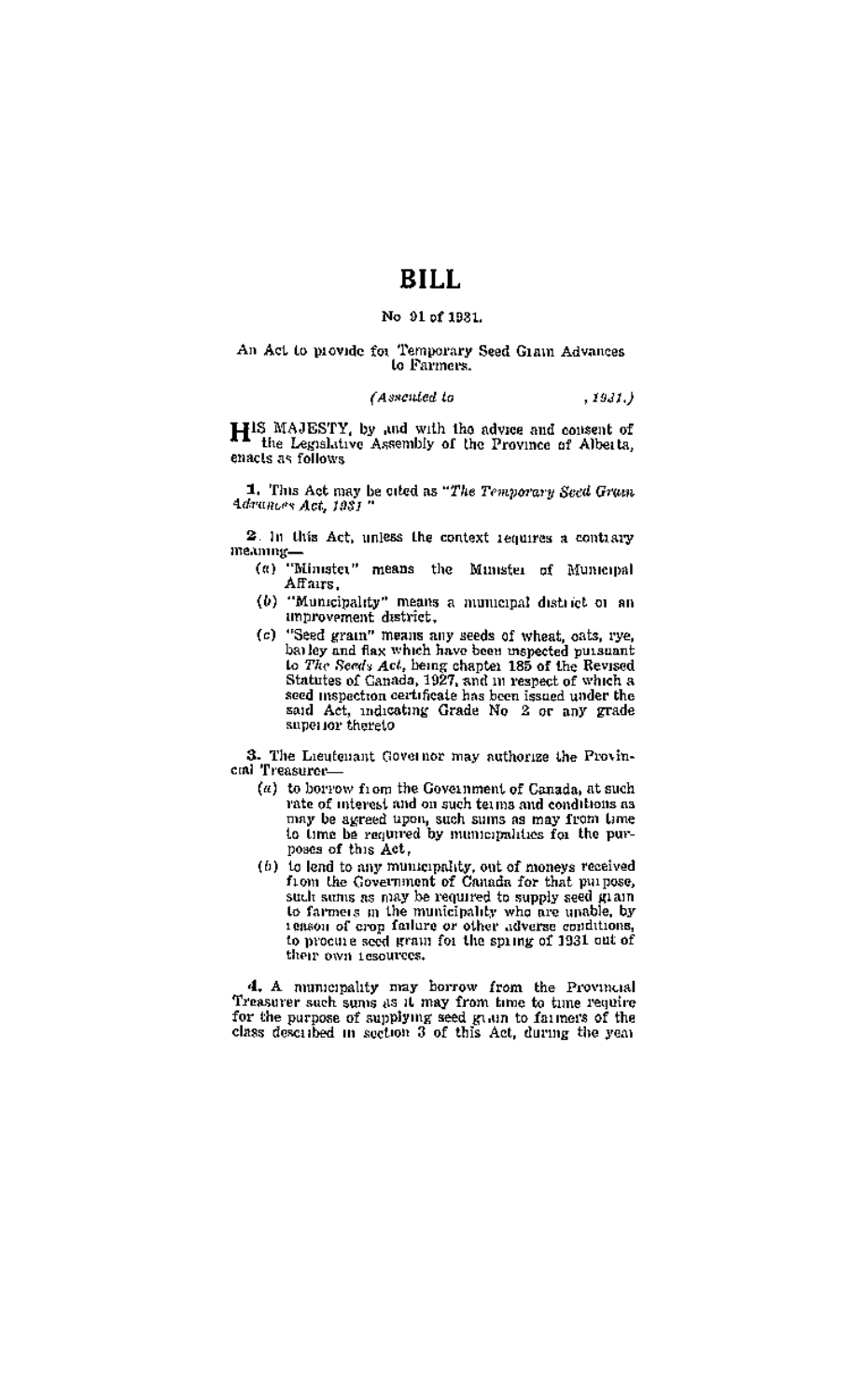1931, such sums to be repayable to the Provincial Treasurer at such time or times and at such rate of interest as shall. subject to the other provisions of this Act, be agreed upon

5. The council of a municipal district may from time to so, trae coutest or a numeripal district may remit the to any other the spin of the Minister, by by-law, which shall be an Poun A m the schedule to this Act, authorizes the the berrowing of any money required for the pure there are no matter the hypotheration to any bank of<br>any money to be so received by way of security, and such loans shall be repayable not later than the first day of Januaty, 1982

6. In respect of map avenuent distracts, the Munister shall have the same powers of borrowing from the Provincial Treasurer and from any other person, as are conferred upon the council of a municipal district, and may excite those<br>powers in any manitet he may think fit.

7. All moneys borrowed pursuant to this Act by any mumerpality shall be kept as a separate fund distinct from any other funds of the municipality and a full, separate and any other funds of the municipality and a full, separate and

S Any money bot rowed by a munteipality utidet any of<br>the movement of this Act shall be expended in the mirchase and distribution of seed grain to be supplied to farmers of the class mentioned in section 3 hereof for seeding the lands of such farmers and for no other purpose whatsoever, and<br>of such farmers and for no other purpose whatsoever, and<br>such expenditure shall be made only subject to the following **BI OVISIONS** 

(a) No seed gram shall be so purchased or distributed<br>n Mier the inteenth day of May, 1931

|  | (b) The amount of seed grain so purchased and du-     |
|--|-------------------------------------------------------|
|  | tributed shall not, in the case of any applicant,     |
|  | exceed in value the following amounts                 |
|  | For one quarter-section of httd \$ 75.00              |
|  | .125.00<br>For one half-section of land .<br>$\cdots$ |
|  | For three quarter-sections of land, , 173 00          |
|  | 225.00<br>For one section of kind or over.            |
|  | the control of the control of the con-                |

- (c) Under no in money either in heu of or m addition to any seed gram.
- (d) All advances of seed grain shall be made by the municipality, or by an agent or agents of the municipality duly appointed for that purpose by reachution of the council in the case of a municipal district and by the Minister in the case of a municipal<br>district and by the Minister in the case of an im-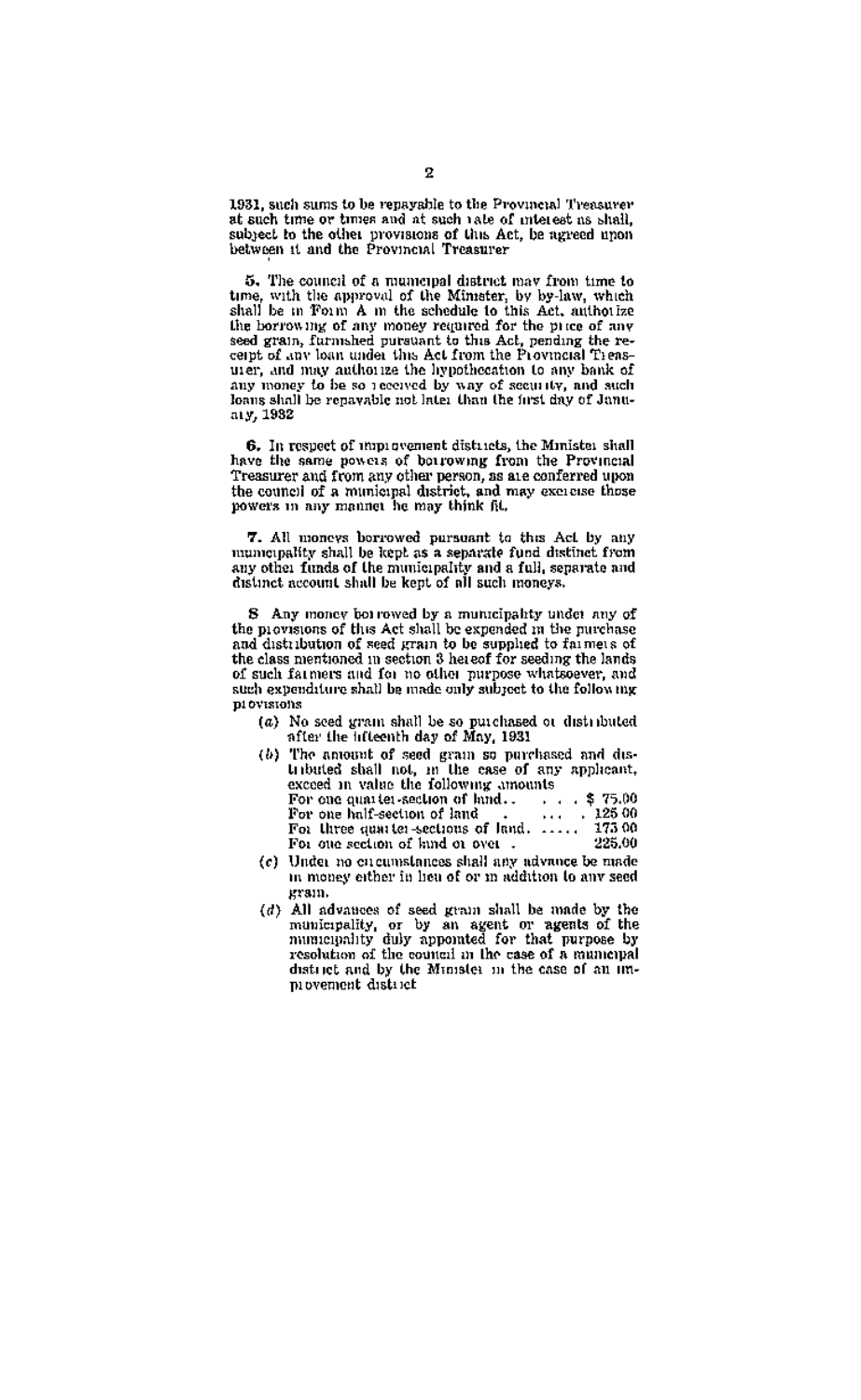- (c) The municipality shall charge the recipient of all seed grain advanced pursuant to this Act such an amount as it shall deem reasonably sufficient to cover the cost of the gram and the expense entailed<br>by the nurchase and distribution thereof and no more.
- $(f)$  Upon the making of every nevance of seed grain, the municipality shall take from the recipient thereof his note or notes for the price thereof and such notes shall bear micreat at the sums rate pavable by the municipality upon the sums borrowed by it under this Act and shall be payable on demand at the office of the secretary-treasurer in the case of a municipal district or the office of the Minister in the case of an unprovement district, as the case may be, and shall also take from the recipient a written expressions from the case and the schedule of the schedule to this Act, upon all crops grown or to be grown in starts of the schedule of the years 1931 and 1932 upon the case of the years 1931 and 1932 upon the sales. are range in respect of writer the anywhere is made,<br>and the municipality shall cause a notice of every<br>such lien, which may be in Form G in the schedule hereto, to be filed within sixty days of the date of such syptement with the clerk of the registration district established pursuant to The Bills of Sele<br>def and with the Registrar of the Land Titles<br>Registration District in which the land affected thereby is situate.

9. Upon the filmg of a notice of lien pursuant to this Act, the municipality shall have-

- (a) a list open all crops grown from any seed nevanced<br>pursuant to this Act, having priority over all claims<br>and demands of whatsoever kind, nature or description:
- (b) a hen upon all erops grown in each of the years<br>1981 and 1932 upon the land in respect of which the<br>advance was made, having priority over all claims<br>and demands of whatsoever kind, nature or description;
- (c) a lien upon any land of the recipient, hereinafter more particularly described.

10. None of the provisions of The Bills of Sale Act shall and come of the provisions of The Bills of Sale Act shall<br>apply to any agreement for a lien taken pursuant to this<br>Act.

11. No person who has received any advance of seed grain under this Act shall, during the years 1931 and 1932, so long as any money is owing in respect thereof, either by<br>himself, his servant or agent, sell, ship or otherwise dispose numeri, me servant or agent, sen, sany or outerwise taspess<br>of any gradu which is subject to a len for such advance<br>without the consent in writing of the municipality or some<br>person duly anthorized by the municipality for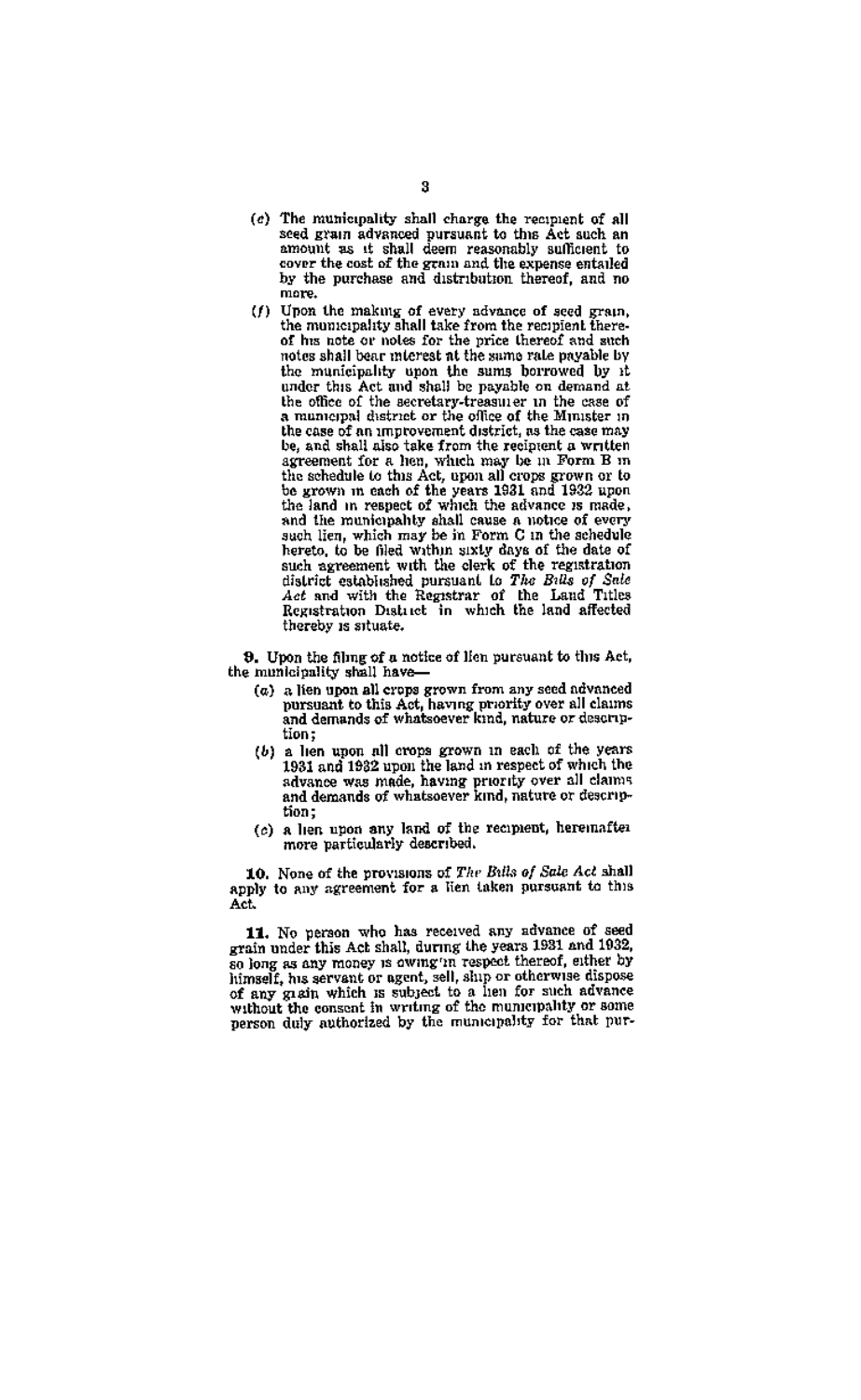pose, and any person contravening the provisions of this section shall be guilty of an offence and shall be liable upon summary conviction therefor to a fine not exceeding one hundred dollars and costs, to which sum shall be added the numera nouse and costs, to which sam share a nouse the announce and the propert of the network and it definite of psyment for the person convicted shall be lable to impresonment for a term of not more than one year.

12. The hen upon any crops created in favour of the<br>mumeriality pursuant to this Act shall be enforceable by<br>senzure and sale thereof and such charge shall not be affected sensure and said moreon and such charge study are to coverted tration of the hen agreement or by any incumbrance, whenever created, except mortgages ar incumbrances given under<br>The Balls of Sale Aet as security for the purchase price of<br>necessaries within the meaning of section 32 of The Bills of Sale Act

13.-(1) Any sum which may be owing to a municipality in respect of an advance of seed gram under the provisions<br>of this Act shall, upon notice of the lien being fied with the of units Act shaw, upon nouce or the near being near with the<br>Registrar of Land Triles, be a charge upon the lead of the<br>recipient within the land registration district of such Regis- $\overline{b}$ 

(2) Such charge shall have precedence over all other m-<br>cumbrances against the land except taxes and sums which may by law be charged against the land in the same manner as taxes and any mortgage which is a first registered incumbrance against the land at the time the said notice is filed by the municipality, or which, being registered at that time, subsequently becomes a first registered incambrance by the discharge of previous incumbrances, and except sums temaning unpaid in respect of advances previously made under any statute providing for seed giain advances

14.-(1) The secretary-treasurer shall enter up, in a hat to be kept by him for the purpose, all seed grain advances as they are from time to time made, logether with according to the application, such seed grain was to be sown. the promissory notes and seed grain bens taken therefor. and all navments made thereor

(2) No application for seed grain by a tenant or occunant who is not the owner of the land oi a purchase under pant who is not the owner of the rang or a partment were<br>an agreement of sale shall be granted unless the application is approved in writing by the registered owner of the land

(3) Where application is made in respect of land the title<br>to which is in the Grown in the right of the Province, the municipality may with the consent of the Minister of Lands and Mines make an advance of seed grain to an occupant of such land, and the amount advanced shall be a first charge against the interest of the applicant in such land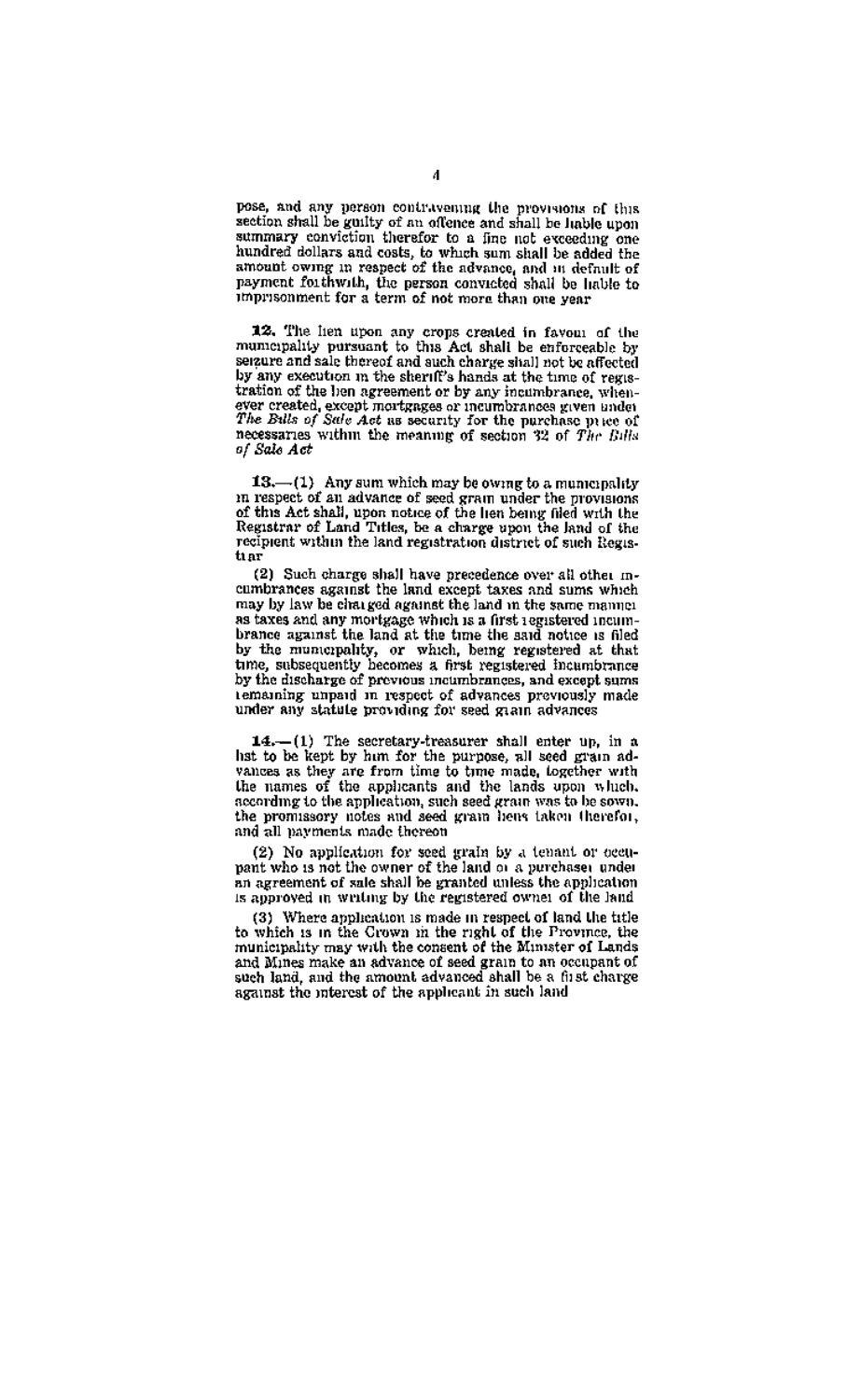15.-(1) Any person who with untent to defraud obt seed grains from a municipality under the provisions of this<br>Act, or disposes of seed grain so obtained for any nurnose Act, or this possible is even grain as comment for any purpose<br>other than seading purposes as appealed in his application,<br>without the consent of the municipality or its daly author-<br>ited agent, shall be guilty of an offen see agent, small be guitty of an otence and habie upon<br>summary conviction to a penalty not exceeding one hundred<br>dollars, and in default of payment thereof to imprisonment<br>for a term not exceeding three months.

(2) No prosecution under this section shall be instituted or carried on save good the information of some person duly authorized in the case of a municipal district, by resonery sumerized in the case of a municipal district, by reso-<br>Fution of the council, to lay such information, or in the case<br>of an improvement district, by the Minister,

16. Any member of the council of a municipality or any officer of a municipality who yotes for ar knowingly peronce or a meroper borrowing or meappication of moneys tion of seed crain purchased thereupder, shall be inhie upon summary convertion to a penalty not exceeding one hundred<br>dollars not less than twenty dollars, and in default of payment forthwith after conviction to imprisonment for a term not exceeding two calendar months

17. Each municipality advancing seed grain under the authority of this Act shall on  $\omega$  before the first day of August, 1931, cause to be prepared and forwarded to the<br>Minister a return showing the names of all persons to whom the advances have been made and the amounts thereof.

18. In the case of a municipal district, the secretary-<br>treasurer, and, in the case of an improvement district, the<br>Minister may, upon the payment in full of all sums ownig entitive transport of any seed gravitations made paramet to this in teapect of any seed gravitations made paramet to this Act, his with the Check and the Registrar of Land Titles with whom the agreement for her has been fi which may be in Form D in the schedule to this Act

19. Every Clerk of the Court and overy Registrar of Land Titles shall receive and file any hon delivered to him for thing persuant to this Act and shall make all necessary entries and memorands with reference thereto, and shall register overy from and every discharge thereof without fee or charge

20. The Provincial Treasurer may from time to time<br>sefer for investigation and a report to the Seed Gram and<br>Retef Adjustment Board, of any other board hereafter constituted by agreement between the Province and the Government of Canada for the purpose, the question as to whether or not any amounts owing in respect of advances of seed and every such board shall inquire and report thereon, and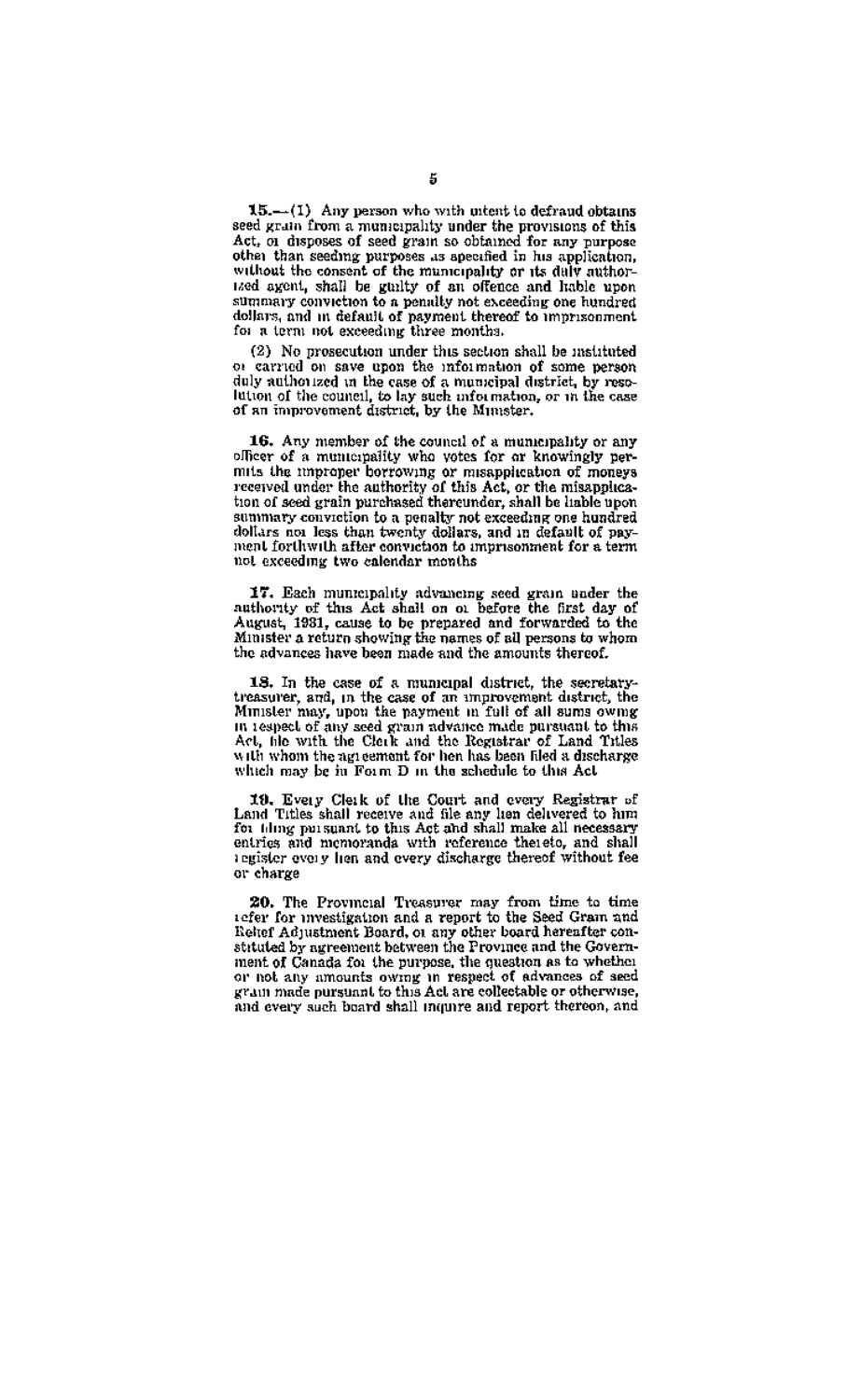if any such amount is reported to be uncollectable, the Minister may declare the same to be uncollectable and upon such nter may declare the same to be uncollectable and upon such the<br>dedication bing made and solutional thereof being given<br>to the munerality, the extensi shall respay to the Provincial<br>Treasurer twenty-free per centum of the

**21.** For the purpose of carrying out the provisions of this Act according to their true mient and of supplying any deficiency therein, the Minister may-

- $(a)$  make regulations not monaratent with the spirit of this Act which shall have the same force and effect as if mearporated herein;
- (b) authorize or require the use of forms and from lime<br>to time after, amend or cancel the same and substitute new forms in place of those cancelled.

22. This Act shall come into force on the day upon which it is assented to.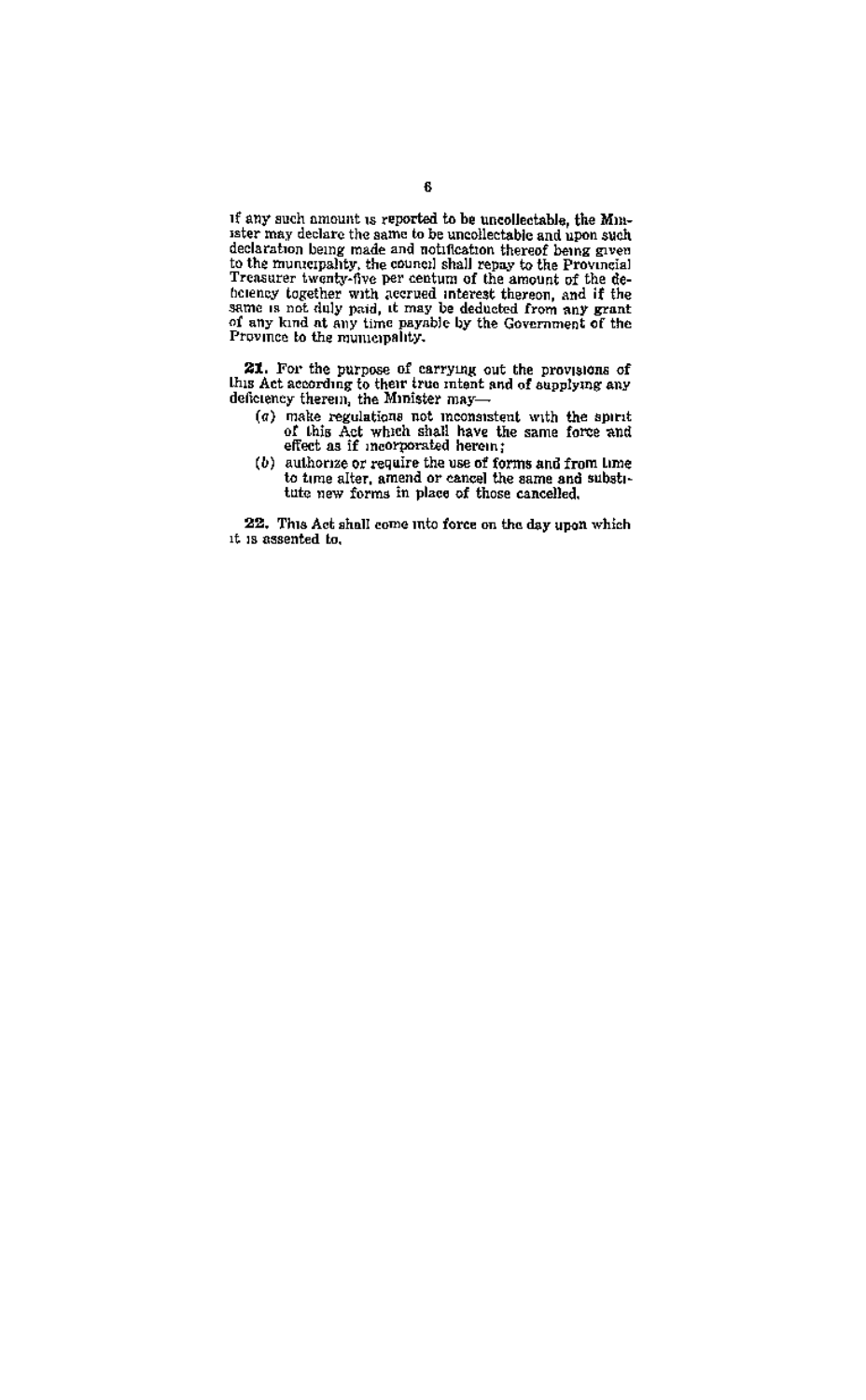## SCURDED V

#### **DODM A** (Section 5)

#### BY-LAW NO .OF THE MUNICIPAL DISTRICT OF ......

#### A Bu-law pursuant to The Temporary Seed Gram Advances Act. 1931.

Under the authority of The Temporary Seed Gram Adpances Act, 1931, the Council of the Municipal District of ... onacts on follows

1 This municipal district may for the spring seeding<br>scalan of 1981, advance seed grant on credit to farmers re-<br>scalar siding on patented lands within the municipal district who,<br>owing to bad crops or other adverse condit to procure the same, and the council may, to cnable it to make such advances, borrow upon the promissory note or notes of the municipal district \$<br>notes of the municipal district \$<br>the purchase of a supply thereof for distribution.  $\frac{1}{2}$ ÷. .

2 The purchase price of all seed grain advanced hereunder shall be secured by promissory notes payable on de-<br>mand and by registered seed grain liens in favour of the mand and oy registered seed grain lives in favour of the<br>municipal district upon all crops grown upon the lands<br>inning in the application for the season after the date there-<br>of and by a charge upon the said lands.

| Done and passed at<br>of | , A D. 1931. | that   |
|--------------------------|--------------|--------|
| [SEAL]                   |              | Reeme. |
| Annound.                 |              |        |

Secretary.

Mentster of Musicanal Affairs.

## FORM B

#### (Section 8.)

#### TYPH

 $\label{eq:1} \begin{array}{ll} \mathbf{p}_{1},\ldots,\mathbf{p}_{k},\ldots,\mathbf{p}_{k},\ldots,\mathbf{p}_{k},\ldots,\mathbf{p}_{k},\ldots,\mathbf{p}_{k},\ldots,\mathbf{p}_{k},\ldots,\mathbf{p}_{k},\ldots,\mathbf{p}_{k},\ldots,\mathbf{p}_{k},\ldots,\mathbf{p}_{k},\ldots,\mathbf{p}_{k},\ldots,\mathbf{p}_{k},\ldots,\mathbf{p}_{k},\ldots,\mathbf{p}_{k},\ldots,\mathbf{p}_{k},\ldots,\mathbf{p}_{k},\ldots,\mathbf{p}_{k},\ldots,\mathbf{p}_{k},$ .... of the Municipal District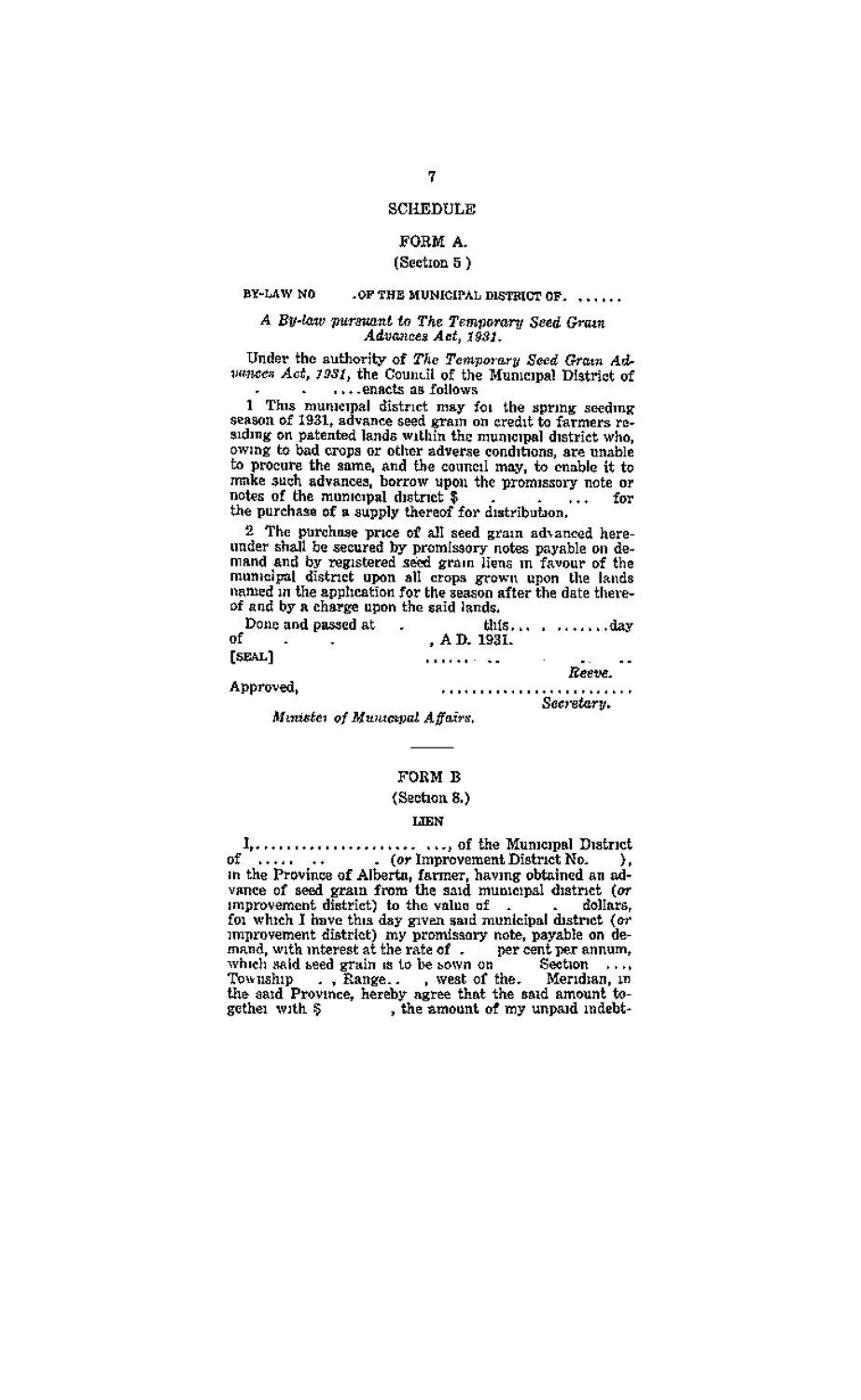edness to the said municipal district (or improvement disthe case of the same mannerships material to any contract the same that the same of the same of the same that the same shall he and remain a heat and we case may sey sum interest shall be and remain a lien and<br>charge upon all crops grown upon the said lands during the<br>year 1931, and the year 1932, and shall also be a charge<br>upon said lands.

 $\label{eq:1} \begin{tabular}{ll} \hline , \text{ any of} & \text{ } \\ \hline \end{tabular} \begin{tabular}{ll} \begin{tabular}{ll} \textbf{0} & \textbf{0} & \textbf{0} \\ \textbf{0} & \textbf{0} & \textbf{0} \\ \textbf{0} & \textbf{0} & \textbf{0} \\ \textbf{0} & \textbf{0} & \textbf{0} \\ \end{tabular} \end{tabular} \begin{tabular}{ll} \textbf{0} & \textbf{0} & \textbf{0} \\ \textbf{0} & \textbf{0} & \textbf{0} \\ \textbf{0} & \textbf{0} & \textbf{$ Signed at...  $\lim_{t\to\infty}\frac{\log n\cos\left(\frac{1}{2}\right)}{1+\frac{1}{2}}$ m . . . (Witness sign here) (Borrower sign here)

#### FORM C.

## (Section 8.)

#### MOVICE OF LIEN.

Notice is hereby given that the Municipal District of Notice is nervoy given that the municipal District of rate of ... per cent per annum from the dav. ä 7. E grain to . all crops grown upon Range..., west of the<br>daring the current year Dated at . . .. , in the Province of Albertu,<br>A D. 1931 this... .......day of. .

(To be supered by the Secretary-Treasures in the case of a<br>Municipal District, or by the Minister of Municipal Municipal District, or by the minister by municipal<br>Affairs in the case of on Improvement District)

÷.,

#### voew n.

#### (Section 18)

#### **MROBAROE OP LIEN**

........, of the Municipal<br>..(or Improvement District)... I do hereby certify that . . . I do hereby certify that  $\mathbf{S}$ .<br>
Let the Province of Alberta, farmer, has paid  $\mathbf{S}$ .<br>
Alberta sil money due on to become due on the lets, farmer, has paid<br>
all money due on or to become due on the lets agreement on was registed.<br>.. on the day of  $\frac{1}{19}$ as No. ... and that such hen is therefore discharged , A.D 19 Dated this. . . day of

TRRAT.1  $1.1.1.1$  $\sim$  $\sim$ 

(To be sumed by the Secretary-Tressurer in the case of a Municipal District, or by the Municipal Municipal<br>Municipal District, or by the Municipal<br>Affairs in the case of an Improvement District i